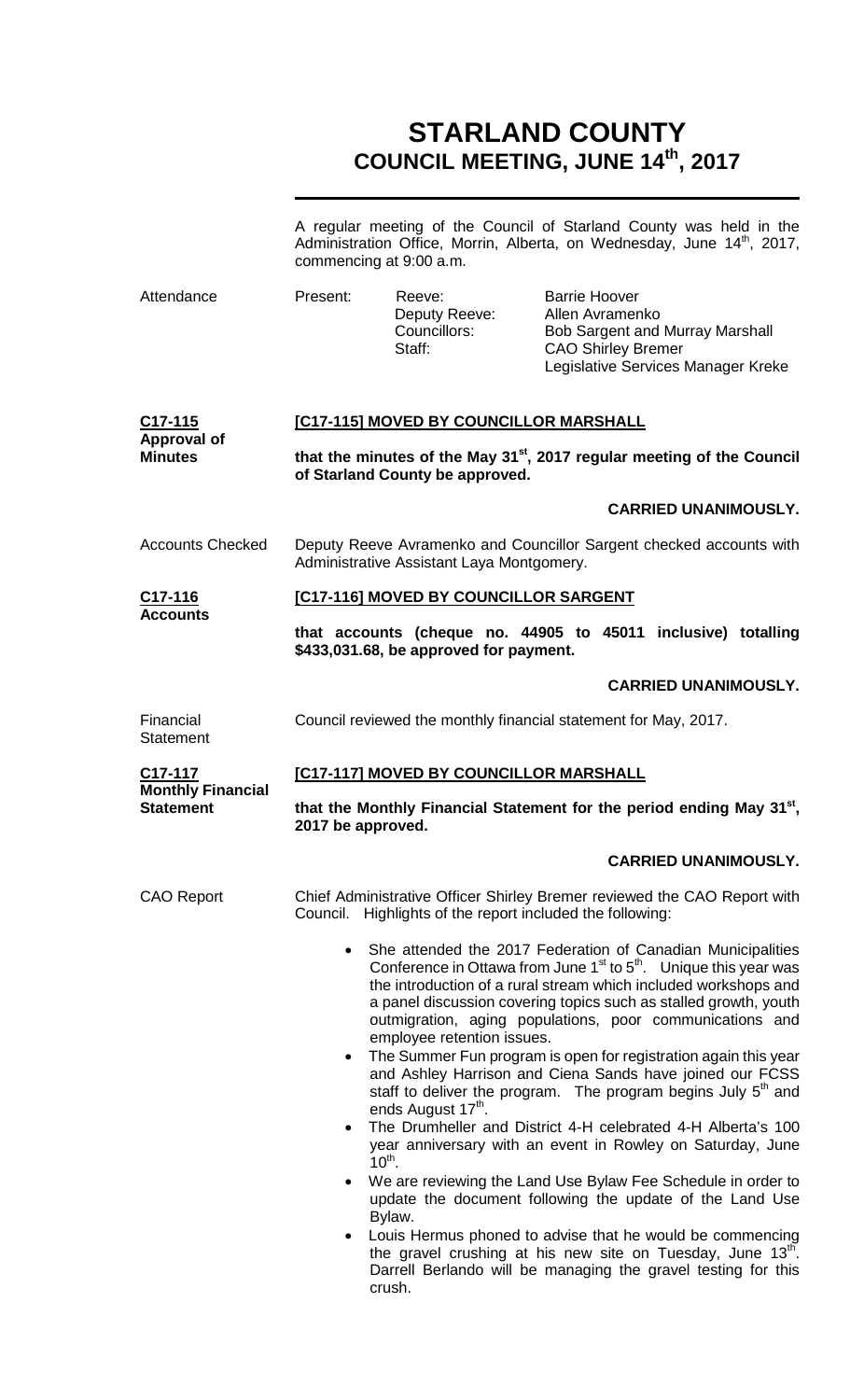| Attendance of PW<br>Supervisor Pratt<br>and PW Report | At 10:00 a.m. Public Works Supervisor Al Pratt attended the meeting and<br>reviewed his Public Works Report with Council. Highlights of his report<br>included the following:                                                                                                                                                                                                                                                                                                                                                                                                                                                                                                                                                                                                                                                                                                                                      |  |  |  |
|-------------------------------------------------------|--------------------------------------------------------------------------------------------------------------------------------------------------------------------------------------------------------------------------------------------------------------------------------------------------------------------------------------------------------------------------------------------------------------------------------------------------------------------------------------------------------------------------------------------------------------------------------------------------------------------------------------------------------------------------------------------------------------------------------------------------------------------------------------------------------------------------------------------------------------------------------------------------------------------|--|--|--|
|                                                       | The Public Works crew has been busy with pumping water in<br>Rumsey for the last 16 days, they are continuing work on the<br>Munson Community Hall and hauling top soil from the Munson<br>Fire Hall Site.<br>Grader Operators have been maintaining their roads and<br>$\bullet$<br>backroads and working with the gravel truckers on the gravel<br>program.<br>Gary, Kevin and Thomas have been doing regular maintenance<br>$\bullet$<br>on the heavy duty equipment and CVIPs.<br>Buck continues with regular maintenance on the county light<br>$\bullet$<br>duty fleet and CVIPs.<br>Brenda has been doing permitting for service rigs, bylaw<br>complaints and attending a start-up meeting for the gravel<br>truckers at the main shop.<br>Al has been working on monthly safety inspections, paperwork,<br>measuring for MG30 applications, and attending meetings with<br>Stantec and Lear Construction. |  |  |  |
| <b>Stantec Projects</b>                               | CAO Bremer reviewed with Council an update on the projects currently<br>proceeding for this year with Stantec Consulting. Projects for this year<br>include the Burfield Culvert which is ready for tender, as well as the ongoing<br>work on the Ewing road which requires some re-design work to<br>accommodate some acreages adjacent to the road.                                                                                                                                                                                                                                                                                                                                                                                                                                                                                                                                                              |  |  |  |
| C <sub>17</sub> -118<br><b>Council Meeting</b>        | [C17-118] MOVED BY DEPUTY REEVE AVRAMENKO                                                                                                                                                                                                                                                                                                                                                                                                                                                                                                                                                                                                                                                                                                                                                                                                                                                                          |  |  |  |
| <b>Date</b>                                           | that the June 28 <sup>th</sup> , 2017 Meeting of the Council of Starland County be<br>moved to June 29th, 2017.                                                                                                                                                                                                                                                                                                                                                                                                                                                                                                                                                                                                                                                                                                                                                                                                    |  |  |  |
|                                                       | <b>CARRIED UNANIMOUSLY.</b>                                                                                                                                                                                                                                                                                                                                                                                                                                                                                                                                                                                                                                                                                                                                                                                                                                                                                        |  |  |  |
| Departure                                             | At 11:17 a.m. Public Works Supervisor Pratt departed from the meeting.                                                                                                                                                                                                                                                                                                                                                                                                                                                                                                                                                                                                                                                                                                                                                                                                                                             |  |  |  |
| <b>MSI Capital SFE</b>                                | Council was presented with two letters of confirmation from Municipal<br>Affairs acknowledging acceptance of Starland County's 2016 MSI<br>Statement of Funding and Expenditures for the Capital and Operating<br>portions of the grant program.                                                                                                                                                                                                                                                                                                                                                                                                                                                                                                                                                                                                                                                                   |  |  |  |
| <b>ARPA Conference</b>                                | Council was notified that Alberta Recreation and Parks Association will be<br>holding its annual conference at the Chateau Lake Louise from October 26 <sup>th</sup><br>to October 28 <sup>th</sup> . This year's theme is "Change. Challenge. Opportunity".                                                                                                                                                                                                                                                                                                                                                                                                                                                                                                                                                                                                                                                       |  |  |  |
| Attendance of MS<br>Manager Riep and<br>the MS Report | At 11:30 a.m. Municipal Services Manager Riep attended the meeting and<br>presented the Municipal Services Report. Highlights of his report included<br>the following:                                                                                                                                                                                                                                                                                                                                                                                                                                                                                                                                                                                                                                                                                                                                             |  |  |  |
|                                                       | Glen has been working with Theo from MPE and equipment<br>suppliers regarding the Munson Truck Fill. Delivery of water to the<br>site is the first priority and Theo is contacting contractors working in<br>the area who may be interested.<br>The summer crew is busy mowing and playing catch up from the<br>$\bullet$<br>spring growth. The first objective for the crew is to get the<br>campgrounds cleaned up and ready for the safe use of the public.<br>The Tiger Dam apparatus from Rumsey that was protecting a<br>residential property on the north side of town has been removed.<br>The water level has been lowered enough that the equipment has<br>been returned to the provincial stock yard in Aldersyde.<br>Glen attended a presentation by Alberta Health Services regarding<br>the rollout of the Alberta Medical First Response program. The                                               |  |  |  |

objective of the program is to provide a standard framework for all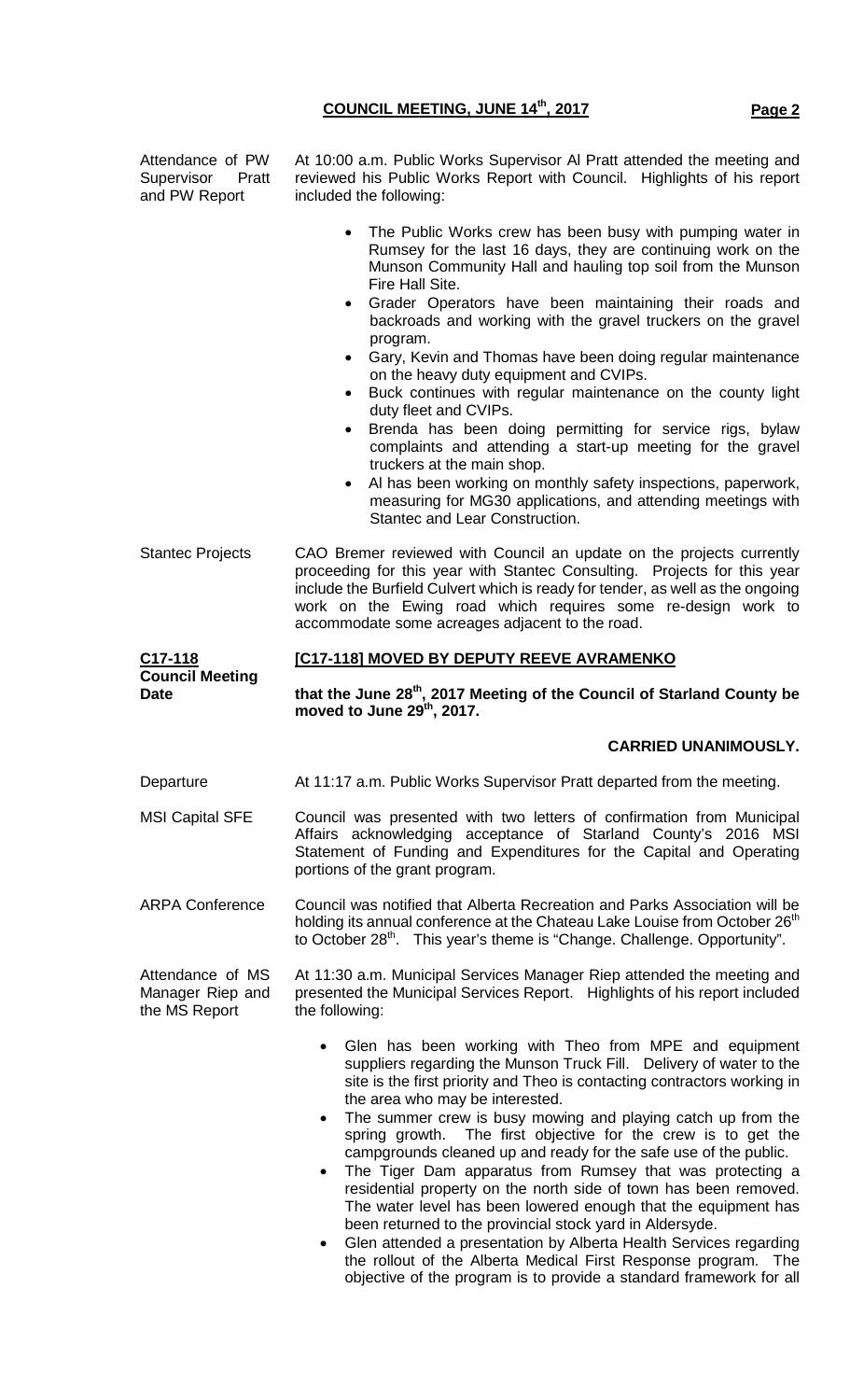|                                               | <b>COUNCIL MEETING, JUNE 14th, 2017</b><br>Page 3                                                                                                                                                                                                                                                                                          |  |  |  |
|-----------------------------------------------|--------------------------------------------------------------------------------------------------------------------------------------------------------------------------------------------------------------------------------------------------------------------------------------------------------------------------------------------|--|--|--|
|                                               | agencies that respond to medical emergencies. The upside for<br>Starland County's departments will be additional support in terms of<br>training and equipment.                                                                                                                                                                            |  |  |  |
| Arrival                                       | At 12:05 p.m. Councillor Wannstrom attended the meeting.                                                                                                                                                                                                                                                                                   |  |  |  |
| Munson Fire<br>Hall                           | An initial meeting was held with BRZ Architecture and Lear Construction for<br>the start-up of construction of the Munson Fire Hall at the Administration<br>Office on Wednesday, June 7 <sup>th</sup> . Construction is scheduled to begin in the<br>back half of June with Starland County preparing the site with gravel<br>beforehand. |  |  |  |
| Departure                                     | At 12:15 Municipal Services Manager Riep departed from the meeting.                                                                                                                                                                                                                                                                        |  |  |  |
| Committee<br>Appointments                     | A copy of the updated 2017 Committee List was circulated to Council for<br>their review.                                                                                                                                                                                                                                                   |  |  |  |
| C <sub>17</sub> -119<br><b>Cancel Council</b> | [C17-119] MOVED BY DEPUTY REEVE AVRAMENKO                                                                                                                                                                                                                                                                                                  |  |  |  |
| <b>Meeting</b>                                | that the regular meeting of the Council of Starland County to be held<br>on July 12th, 2017 be cancelled.                                                                                                                                                                                                                                  |  |  |  |
|                                               | <b>CARRIED UNANIMOUSLY.</b>                                                                                                                                                                                                                                                                                                                |  |  |  |
| <b>Kneehill County</b><br><b>MDP</b>          | Palliser Regional Municipal Services reviewed a draft of Kneehill County's<br>Municipal Development Plan on behalf of the municipalities comprising<br>PRMS. The review document provided comments on various aspects of<br>the plan from the point of view of the municipalities affected.                                                |  |  |  |
| Committee<br>Reports                          | Each of the Councillors present briefly reported on the various committees<br>to which they are appointed.                                                                                                                                                                                                                                 |  |  |  |
| Council<br>Communications                     | <b>Council Communications:</b>                                                                                                                                                                                                                                                                                                             |  |  |  |
|                                               | i)<br>Alberta Association of Municipal Districts and Counties re:                                                                                                                                                                                                                                                                          |  |  |  |
|                                               | Contact News Letter (2 Issues)                                                                                                                                                                                                                                                                                                             |  |  |  |

Accounts **Accounts** - see prior motion.

AAMDC CK# 44905 11,871.46

| Sub-Total:                                                                                                           | \$                                              | 11,871.46                                |
|----------------------------------------------------------------------------------------------------------------------|-------------------------------------------------|------------------------------------------|
| DRUMHELLER SALVATION ARMY<br><b>HENRY KROEGER</b><br><b>JSK CONSULTING LTD.</b>                                      | CK# 44906<br>CK# 44907<br>CK# 44908             | 1,000.00<br>196.82<br>9,494.66           |
| KUHL TUF WEAR LTD.<br>NELSON, CODY<br>TELUS COMMUNICATIONS INC.                                                      | CK# 44909<br>CK#44910<br>CK# 44911              | 309.74<br>126.00<br>255.42               |
| Sub-Total:                                                                                                           |                                                 | \$<br>11,382.64                          |
| CAPITAL H20 SYSTEMS INC.                                                                                             | CK#44912                                        | 1,303.05                                 |
| Sub-Total:                                                                                                           |                                                 | \$<br>1,303.05                           |
| <b>AAMDC</b>                                                                                                         | CK#44913                                        | 23,781.47                                |
| Sub-Total:                                                                                                           |                                                 | \$<br>23,781.47                          |
| A.P.I. ALARM INC.<br>A&D HARPER TIRE (1979) LTD.<br>ADAMS INDUSTRIAL SUPPLIES INC.<br>AIR LIQUIDE CANADA HEAD OFFICE | CK# 44914<br>CK# 44915<br>CK# 44916<br>CK#44917 | 220.50<br>6,185.95<br>5,490.63<br>353.17 |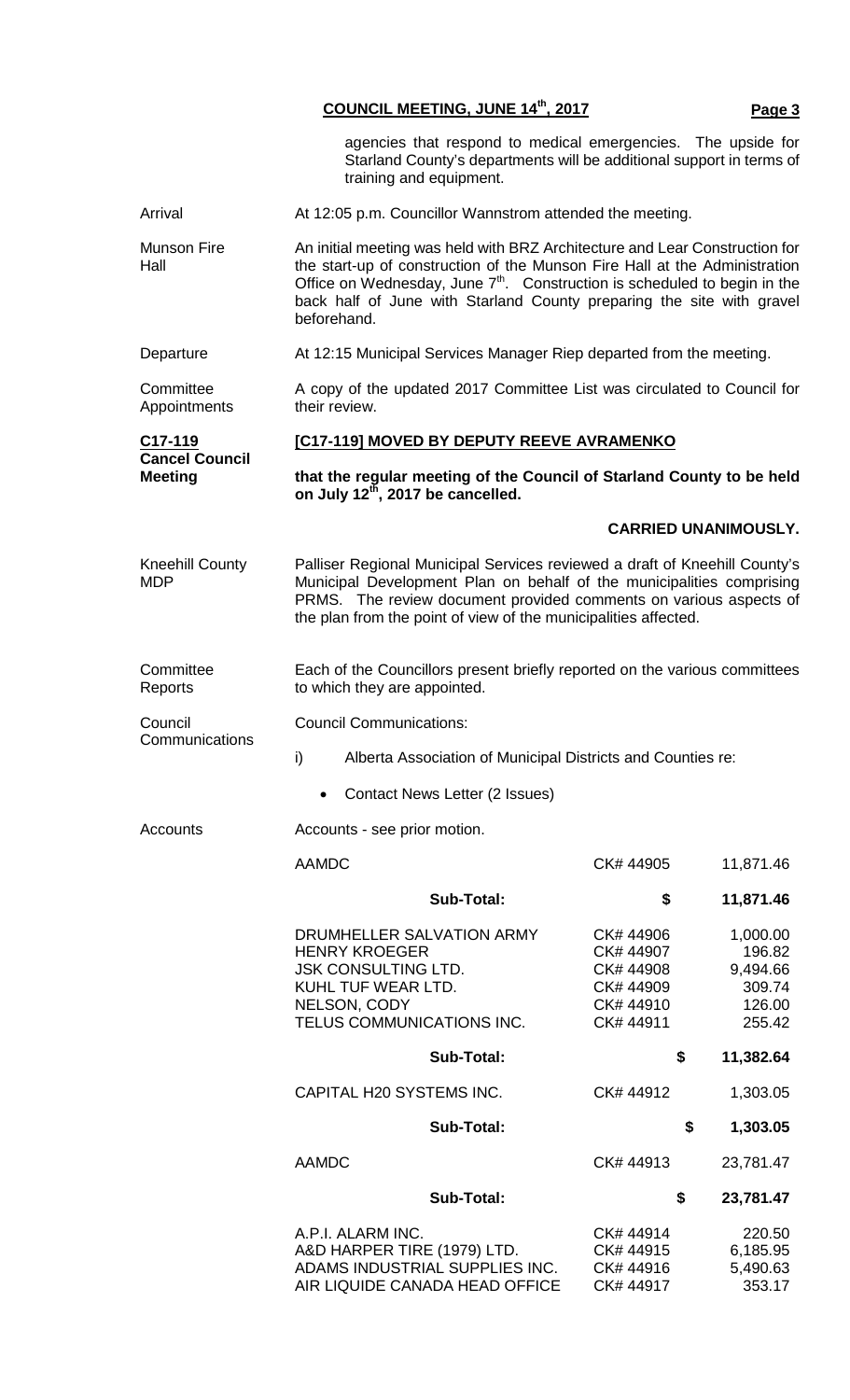| <b>AAMDC</b>                                                  | CK# 44918              | 42,511.16           |
|---------------------------------------------------------------|------------------------|---------------------|
| ALBERTA GOVERNMENT SERVICES                                   | CK# 44919              | 187.00              |
| <b>AMHSA</b>                                                  | CK# 44920              | 931.35              |
| ALBERTA ONE-CALL CORPORATION                                  | CK# 44921              | 163.80              |
| ALLIED DISTRIBUTORS DRUM LTD.                                 | CK# 44922              | 2,451.17            |
| ATCO ELECTRIC LTD.                                            | CK# 44923              | 40.77               |
| <b>AVRAMENKO, ALLEN</b>                                       | CK# 44924              | 268.85              |
| AWARE 360 LTD.<br><b>BIG COUNTRY GAS CO-OP</b>                | CK# 44925              | 162.75              |
| BIG SKY CALL CENTERS INC.                                     | CK# 44926<br>CK# 44927 | 225.08<br>332.43    |
| BREMER, SHIRLEY J.                                            | CK# 44928              | 1,579.93            |
| <b>BROWNLEE LLP</b>                                           | CK# 44929              | 442.79              |
| C. SCHATZ PHOTOGRAPHY                                         | CK# 44930              | 250.00              |
| <b>CALAMASUE EXCAVATING &amp; BOBCAT</b>                      | CK# 44931              | 6,048.00            |
| <b>CANWEST ELEVATOR &amp; LIFTS</b>                           | CK# 44932              | 288.75              |
| <b>CENTRAL REGION AAAF</b>                                    | CK# 44933              | 150.00              |
| <b>CERVUS AG EQUIPMENT LP</b>                                 | CK# 44934              | 74.02               |
| CHRIST THE REDEEMER C.S.R.D #3                                | CK# 44935              | 4,093.97            |
| <b>CROSS CANCER INSTITUTE</b>                                 | CK# 44936              | 750.00              |
| DRUMHELLER SOLID WASTE                                        | CK# 44937              | 361.74              |
| DRUMHELLER CHRYSLER LTD.                                      | CK# 44938              | 88.00               |
| DRUMHELLER CO-OP LTD.                                         | CK# 44939              | 6,276.04            |
| DRUMHELLER EQUIPMENT SALES                                    | CK# 44940              | 384.97              |
| <b>ECOMPLIANCE MANAGEMENT</b>                                 | CK# 44941              | 10,500.00           |
| EQUIPMENT SALES & SERVICE LIMITED CK# 44942                   |                        | 2,064.42            |
| EVOLVE SURFACE STRATEGIES INC.<br><b>FIRST</b>                | CK# 44943<br>CK# 44944 | 6,125.73            |
| FORT GARRY INDUSTRIES LTD.                                    | CK# 44945              | 175.00<br>693.00    |
| <b>FRESON BROS DRUMHELLER</b>                                 | CK# 44946              | 1,369.22            |
| <b>FRESON BROS DRUMHELLER</b>                                 | CK# 44947              | 226.90              |
| <b>GLOVER INTERNATIONAL TRUCKS LTD. CK# 44948</b>             |                        | 11,664.62           |
| <b>GREYHOUND COURIER EXPRESS</b>                              | CK# 44949              | 111.67              |
| H & H HUXTED ENT. LTD.                                        | CK# 44950              | 186.23              |
| HAMPTON, ALAN W.                                              | CK# 44951              | 188.39              |
| <b>HECK, BRIAN</b>                                            | CK# 44952              | 161.00              |
| <b>HENRY KROEGER</b>                                          | CK# 44953              | 12,397.32           |
| HI-WAY 9 EXPRESS LTD.                                         | CK# 44954              | 856.85              |
| <b>HOOVER, BARRIE</b>                                         | CK# 44955              | 494.40              |
| <b>HOTSY WATER</b>                                            | CK# 44956              | 1,197.12            |
| <b>IMAGE CRAFTER SIGNS INC.</b>                               | CK# 44957              | 44.10               |
| KELTECH COMMUNICATIONS INC.                                   | CK# 44958              | 1,365.00            |
| <b>KNEEHILL COUNTY</b><br><b>KNEEHILL SOIL SERVICES</b>       | CK# 44959<br>CK# 44960 | 1,594.73            |
| <b>KREKE, MATTHEW</b>                                         | CK# 44961              | 532.00<br>1,651.31  |
| <b>KUDRAS, DARA</b>                                           | CK# 44962              | 201.02              |
| KUHL TUF WEAR LTD.                                            | CK# 44963              | 308.69              |
| <b>LAPP</b>                                                   | CK# 44964              | 28,228.66           |
| <b>LOOMIS EXPRESS</b>                                         | CK# 44965              | 137.84              |
| <b>M&amp;M ELECTRIC</b>                                       | CK# 44966              | 376.85              |
| MARSHALL, MURRAY                                              | CK# 44967              | 469.20              |
| <b>MAXIM CHEMICAL INTERNATIONAL</b>                           | CK# 44968              | 6,200.00            |
| <b>MORRIN FOODS</b>                                           | CK# 44969              | 378.43              |
| MPE ENGINEERING LTD.                                          | CK# 44970              | 4,787.48            |
| <b>NAPA AUTO PARTS DRUMHELLER</b>                             | CK# 44971              | 172.18              |
| <b>OASIS CARWASH &amp; CONVENIENCE</b>                        | CK# 44972              | 254.11              |
| <b>OUT OF THE COLD</b>                                        | CK# 44973              | 1,500.00            |
| PETERSON AUTO BODY LTD.                                       | CK# 44974              | 173.11              |
| <b>PRONGHORN CONTROLS</b>                                     | CK# 44975              | 21,475.88           |
| <b>QUEST EMERGENCY LIGHTING</b><br>RECEIVER GENERAL OF CANADA | CK# 44976<br>CK# 44977 | 177.75<br>92,577.83 |
| <b>REGEHR, CHRIS</b>                                          | CK# 44978              | 520.00              |
| RICOH CANADA INC.                                             | CK# 44979              | 1,184.09            |
| ROADATA SERVICES LTD.                                         | CK# 44980              | 645.75              |
| ROBMAC ENTERPRISES LTD.                                       | CK# 44981              | 26,927.78           |
| ROUGH MEADOW MANAGEMENT INC.                                  | CK# 44982              | 3,677.10            |
| ROWE, DIANA                                                   | CK# 44983              | 618.30              |